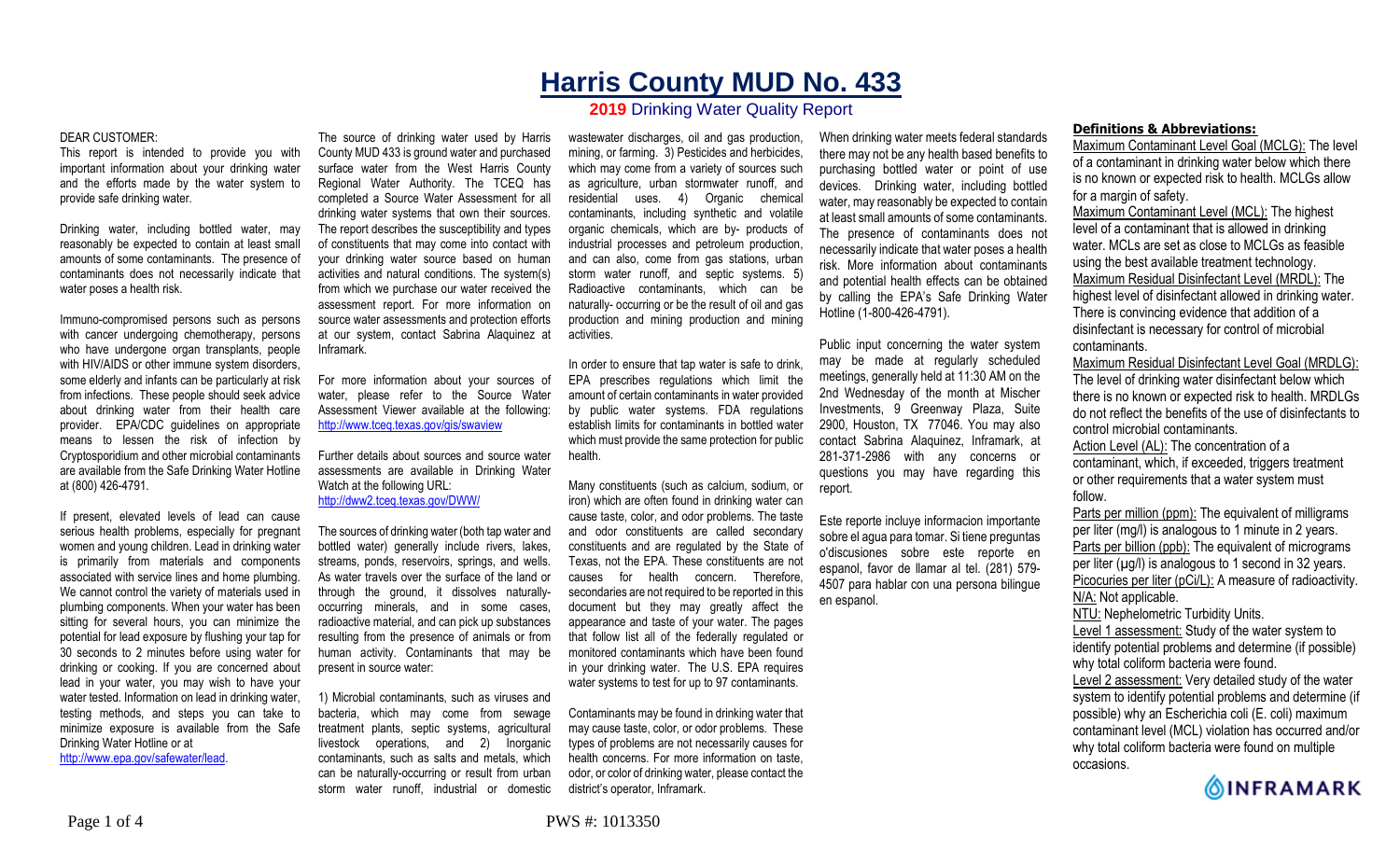| <b>Substance</b>                                                   | <b>Unit</b><br><b>of</b>     | Year | <b>MCL</b>                         | Average<br>Level                     | Minimum - Maximum<br>Level                               | <b>MCLG</b>     | $\ln$<br>Compliance | <b>Typical Sources</b>                                                                                                        |
|--------------------------------------------------------------------|------------------------------|------|------------------------------------|--------------------------------------|----------------------------------------------------------|-----------------|---------------------|-------------------------------------------------------------------------------------------------------------------------------|
|                                                                    | <b>Measure</b>               |      |                                    | <b>Detected</b>                      | <b>Detected</b>                                          |                 |                     |                                                                                                                               |
| Radioactive Contaminants (Regulated at the Water Plant)            |                              |      |                                    |                                      |                                                          |                 |                     |                                                                                                                               |
| Uranium                                                            | ug/L                         | 2016 | 30                                 | 1.8                                  | $1.8 - 1.8$                                              | 0               | Yes                 | Erosion of natural deposits.                                                                                                  |
| Gross Alpha                                                        | pCi/L                        | 2016 | 15                                 | 2                                    | $2 - 2$                                                  | $\mathbf{0}$    | Yes                 | Erosion of natural deposits.                                                                                                  |
| Synthetic Organic Contaminants Including Pesticides and Herbicides |                              |      |                                    |                                      |                                                          |                 |                     |                                                                                                                               |
| Simazine                                                           | ppb                          | 2019 | $\overline{4}$                     | 0.07                                 | $0.07 - 0.07$                                            | $\overline{4}$  | Yes                 | Herbicide runoff.                                                                                                             |
| Inorganic Contaminants (Regulated at the Water Plant)              |                              |      |                                    |                                      |                                                          |                 |                     |                                                                                                                               |
| Nitrate                                                            | ppm                          | 2019 | 10 <sup>°</sup>                    | 0.39                                 | $0.15 - 0.57$                                            | 10 <sup>°</sup> | Yes                 | Runoff from fertilizer use; leaching from septic tanks, sewage; erosion of natural deposits.                                  |
| Nitrite                                                            | ppm                          | 2017 | $\mathbf{1}$                       | 0.01                                 | $0.01 - 0.01$                                            | -1              | <b>Yes</b>          | <b>Natural Erosion</b>                                                                                                        |
| Fluoride                                                           | ppm                          | 2019 | $\overline{4}$                     | 0.16                                 | $0.16 - 0.16$                                            | 4               | Yes                 | Erosion of natural deposits; water additive which promotes strong teeth; discharge from fertilizer and<br>aluminum factories. |
| Barium                                                             | ppm                          | 2019 | 2                                  | 0.12                                 | $0.12 - 0.12$                                            | 2               | Yes                 | Discharge of drilling wastes; discharge from metal refineries; erosion of natural deposits.                                   |
| Selenium                                                           | ppb                          | 2019 | 50                                 | 3.4                                  | $3.4 - 3.4$                                              | 50              | Yes                 | Erosion of natural deposits.                                                                                                  |
| <b>Disinfectant Byproducts</b>                                     |                              |      |                                    |                                      |                                                          |                 |                     |                                                                                                                               |
| Haloacetic Acids (HAA5)                                            | ppb                          | 2019 | 60                                 | 45.5                                 | $45.1 - 45.9$                                            | $\mathbf 0$     | Yes                 | By-product of drinking water disinfection.                                                                                    |
| <b>Total Trihalomethanes</b>                                       | ppb                          | 2019 | 80                                 | 32.95                                | $29.6 - 36.3$                                            | $\mathbf 0$     | Yes                 | By-product of drinking water disinfection.                                                                                    |
| <b>Substance</b>                                                   | Unit<br>of<br><b>Measure</b> | Year | <b>MRDL</b>                        | Average<br>Level<br><b>Detected</b>  | Minimum - Maximum<br>Level<br><b>Detected</b>            | <b>MRDLG</b>    | In.<br>Compliance   | <b>Typical Sources</b>                                                                                                        |
| <b>Maximum Residual Disinfectant Level</b>                         |                              |      |                                    |                                      |                                                          |                 |                     |                                                                                                                               |
| Chlorine Residual                                                  | ppm                          | 2019 | 4.0                                | 3.36                                 | $3.16 - 3.5$                                             | 4.0             | Yes                 | Water additive used to control microbes.                                                                                      |
| <b>Substance</b>                                                   | Unit<br>of<br><b>Measure</b> | Year | <b>90th</b><br>Percentile<br>Value | <b>EPA</b><br><b>Action</b><br>Level | Number of<br><b>Results above</b><br><b>Action Level</b> | <b>MCLG</b>     | $\ln$<br>Compliance | <b>Typical Sources</b>                                                                                                        |
| <b>Lead and Copper (Regulated at Customers Tap)</b>                |                              |      |                                    |                                      |                                                          |                 |                     |                                                                                                                               |
| Lead                                                               | ppb                          | 2019 | $\mathbf 0$                        | 15                                   | $\mathbf 0$                                              | $\mathbf 0$     | <b>Yes</b>          | Corrosion of household plumbing systems; erosion of natural deposits.                                                         |
| Copper                                                             | ppm                          | 2019 | 0.014                              | 1.3                                  | $\mathbf 0$                                              | 1.3             | <b>Yes</b>          | Corrosion of household plumbing systems, erosion of natural deposits; leaching from wood<br>preservatives.                    |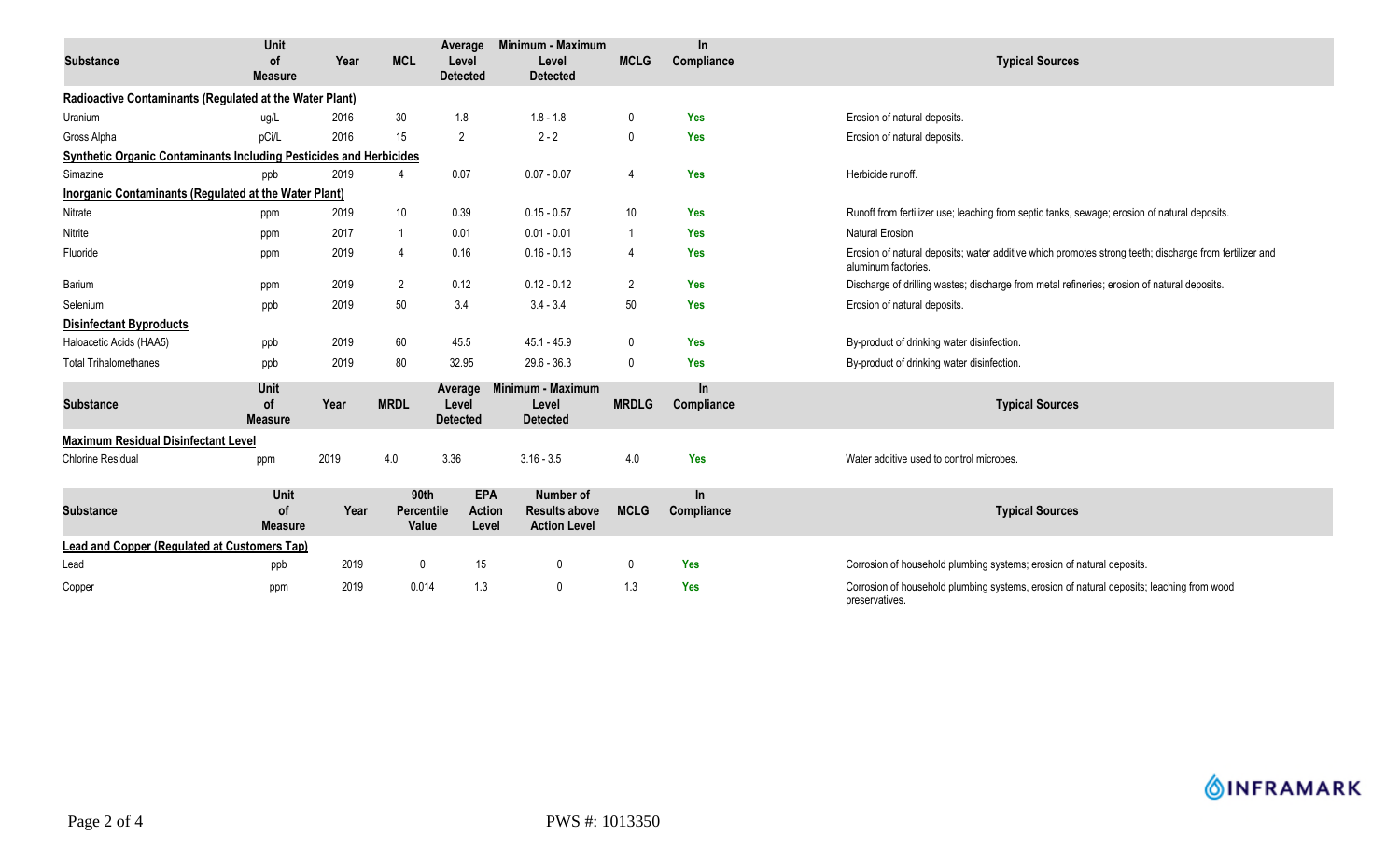#### **Our Water Supply System Received Water From City of Houston Due to Surface Water Agreement with the West Harris County Regional Water Authority Water Quality Results are Listed Below**

| <b>Substance</b>                                                          | Unit<br><b>of</b><br><b>Measure</b> | Year | <b>MCL</b>      | Average<br>Level<br><b>Detected</b> | Minimum - Maximum<br>Level<br><b>Detected</b> | <b>MCLG</b>    | In.<br>Compliance | <b>Typical Sources</b>                                                                                                                                                                                                         |
|---------------------------------------------------------------------------|-------------------------------------|------|-----------------|-------------------------------------|-----------------------------------------------|----------------|-------------------|--------------------------------------------------------------------------------------------------------------------------------------------------------------------------------------------------------------------------------|
| Radioactive Contaminants (Regulated at the Water Plant)                   |                                     |      |                 |                                     |                                               |                |                   |                                                                                                                                                                                                                                |
| Uranium                                                                   | ug/L                                | 2019 | 30              | 3                                   | $3 - 3$                                       | 0              | Yes               | Erosion of natural deposits.                                                                                                                                                                                                   |
| Gross Alpha                                                               | pCi/L                               | 2019 | 15              | $\overline{4}$                      | $4 - 4$                                       | $\mathbf{0}$   | <b>Yes</b>        | Erosion of natural deposits.                                                                                                                                                                                                   |
| <b>Synthetic Organic Contaminants Including Pesticides and Herbicides</b> |                                     |      |                 |                                     |                                               |                |                   |                                                                                                                                                                                                                                |
| Simazine                                                                  | ppb                                 | 2019 | Δ               | 0.1                                 | $0 - 0.16$                                    | 4              | Yes               | Herbicide runoff.                                                                                                                                                                                                              |
| Atrazine                                                                  | ppb                                 | 2019 | 3               | 0.13                                | $0 - 0.2$                                     | 3              | <b>Yes</b>        | Runoff from herbicide used on row crops.                                                                                                                                                                                       |
| <b>Unregulated Contaminants</b>                                           |                                     |      |                 |                                     |                                               |                |                   |                                                                                                                                                                                                                                |
| Bromoform                                                                 | ppb                                 | 2019 | N/A             | 1.7                                 | $0 - 3.7$                                     | N/A            | <b>Yes</b>        | By-product of drinking water disinfection.                                                                                                                                                                                     |
| Bromodichloromethane                                                      | ppb                                 | 2019 | N/A             | 4.88                                | $1.2 - 8.2$                                   | N/A            | <b>Yes</b>        | By-product of drinking water disinfection.                                                                                                                                                                                     |
| Dibromochloromethane                                                      | ppb                                 | 2019 | N/A             | 1.4                                 | $0 - 3.3$                                     | N/A            | <b>Yes</b>        | By-product of drinking water disinfection.                                                                                                                                                                                     |
| Chloroform                                                                | ppb                                 | 2019 | N/A             | 16.95                               | $1.1 - 32$                                    | N/A            | <b>Yes</b>        | By-product of drinking water disinfection.                                                                                                                                                                                     |
| Manganese                                                                 | ppm                                 | 2019 | N/A             | 0.01                                | $0 - 0.0546$                                  | N/A            | <b>Yes</b>        | Abundant naturally occurring element.                                                                                                                                                                                          |
| requlation is warranted.                                                  |                                     |      |                 |                                     |                                               |                |                   | Unregulated contaminants are those for which EPA has not established drinking water standards. The purpose of unregulated contaminant monitoring is to assist EPA in determining the occurrence of unregulated contaminants in |
| Inorganic Contaminants (Regulated at the Water Plant)                     |                                     |      |                 |                                     |                                               |                |                   |                                                                                                                                                                                                                                |
| Arsenic                                                                   | ppb                                 | 2019 | $10\,$          | 3.43                                | $0 - 8$                                       | 0              | <b>Yes</b>        | Erosion of natural deposits; runoff from orchards; runoff from glass, and electronics production<br>wastes.                                                                                                                    |
| Barium                                                                    | ppm                                 | 2019 | $\overline{2}$  | 0.18                                | $0.0226 - 0.4$                                | $\overline{2}$ | <b>Yes</b>        | Discharge of drilling wastes; discharge from metal refineries; erosion of natural deposits.                                                                                                                                    |
| Chromium                                                                  | ppb                                 | 2019 | 100             | 8.9                                 | $0 - 14.3$                                    | 100            | Yes               | <b>Natural Erosion</b>                                                                                                                                                                                                         |
| Selenium                                                                  | ppb                                 | 2019 | 50              | 4.87                                | $0 - 12.9$                                    | 50             | <b>Yes</b>        | Erosion of natural deposits.                                                                                                                                                                                                   |
| Nitrate                                                                   | ppm                                 | 2019 | 10 <sup>°</sup> | 0.26                                | $0 - 1.02$                                    | 10             | Yes               | Runoff from fertilizer use; leaching from septic tanks, sewage; erosion of natural deposits.                                                                                                                                   |
| Fluoride                                                                  | ppm                                 | 2019 | $\overline{4}$  | 0.27                                | $0 - 0.74$                                    | 4              | <b>Yes</b>        | Erosion of natural deposits; water additive which promotes strong teeth; discharge from fertilizer and<br>aluminum factories.                                                                                                  |
| Cyanide                                                                   | ppb                                 | 2019 | 200             | 32.22                               | $0 - 80$                                      | 200            | <b>Yes</b>        | Discharge from plastic and fertilizer factories; discharge from steel/metal factories.                                                                                                                                         |
| <b>Turbidity</b>                                                          |                                     |      |                 |                                     |                                               |                |                   |                                                                                                                                                                                                                                |
| Turbidity                                                                 | <b>NTU</b>                          | 2019 |                 | 0.25                                | $0.06 - 0.52$                                 | N/A            | Yes               | Soil runoff.                                                                                                                                                                                                                   |

Turbidity has no health effects. However, turbidity can interfere with disinfection and provide a medium for microbial growth. Turbidity may indicate the presence of disease-causing organisms. These organisms include bacte symptoms such as nausea, cramps, diarrhea and associated headaches.